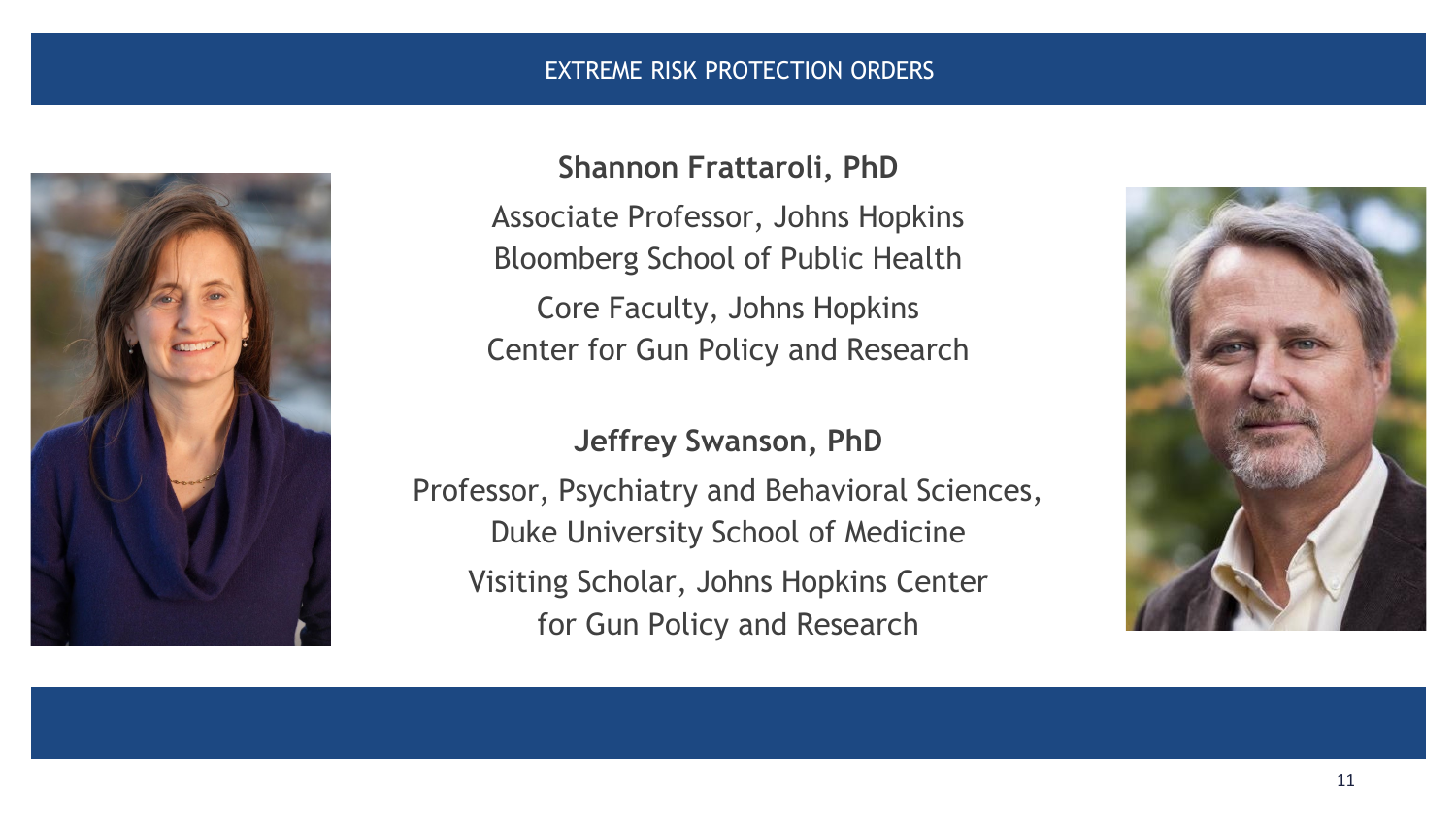# **Policy Introduction**

- Problem: Many people who pose a high risk of harming someone with a firearm can legally possess guns and would pass a background check at the point of sale.
- Extreme risk protection order (ERPO) laws address this problem:
	- Give police officers clear authority to remove firearms from persons who pose a high risk
	- Allow family members to seek an ERPO from a court to remove firearms from a relative who poses a high risk of harm to self or others
- Typical features of ERPOs:
	- Risk-based: "imminent risk"
	- Time-limited: up to 1 year
	- Civil-court order with legal due process (not criminalizing):
		- ex-parte order for short term removal
		- court hearing within 2 weeks for longer-term retention of guns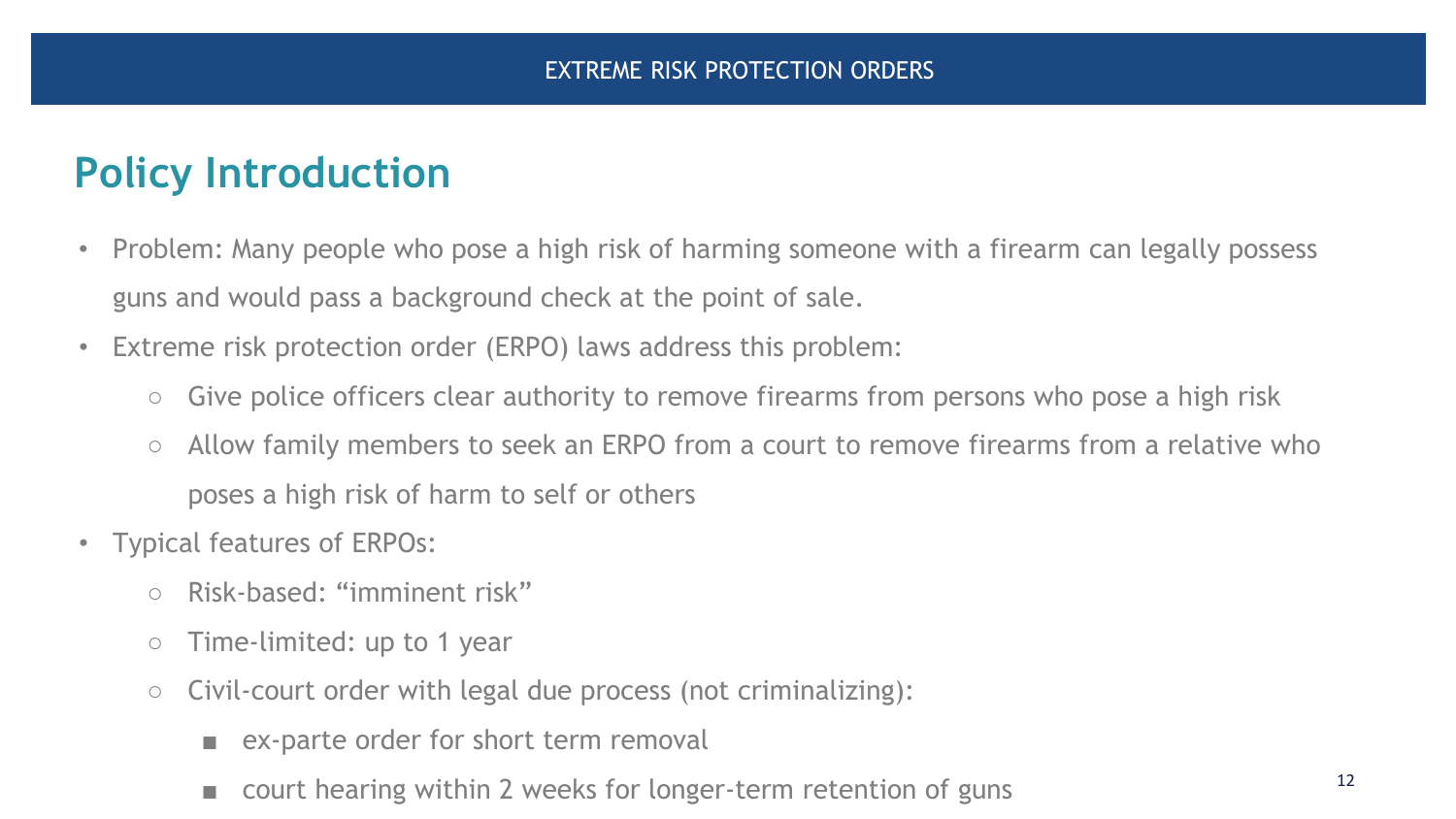EXTREME RISK PROTECTION ORDERS

### **What We Know**

#### States with risk-based gun removal laws, 2013

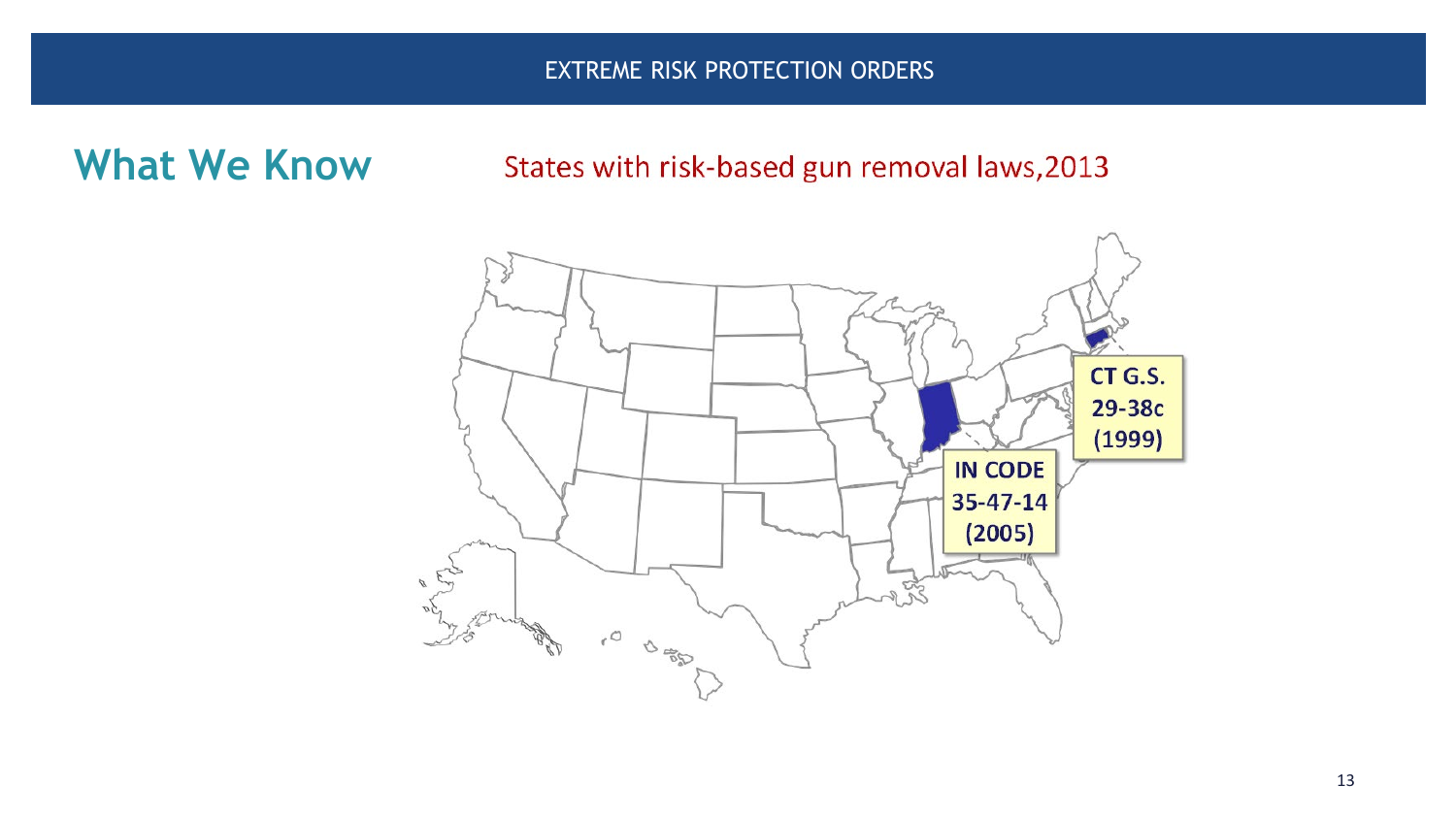**What We Know**States with risk-based gun removal laws, 2019 Enacted Proposed **WA** VT (2018)<br>NY (2019)  $(2016)$ IL (2016) IN (2006) OR  $(2017)$  $\boxed{NV(2020)}$ CO (2019) CA (2014) 25 FL (2018) HI (2020)  $\epsilon_{\rm 50}$ 

MA (2017)

D RI (2017)

CT (1998)

NJ (2017)

DE (2017)  $DC(2019)$ MD (2017)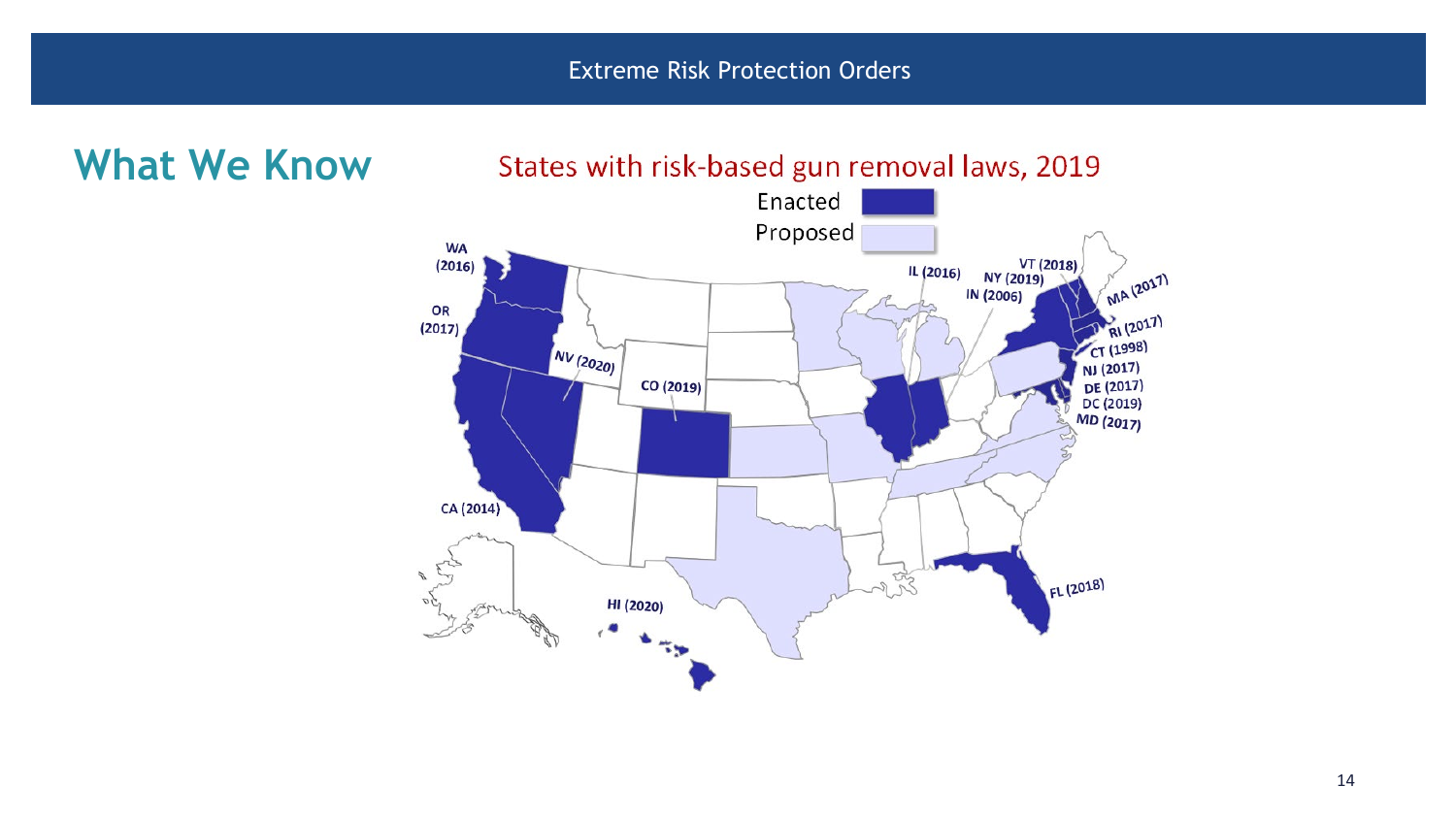- Research studies conducted in Connecticut and Indiana show:
	- Reason for risk concern:

| Suicide ideation or threat:    | CT 61%; IN 68% |
|--------------------------------|----------------|
| Homicidal ideation or threat:  | CT 32%; IN 21% |
| Alcohol or drug intoxication:  | CT 30%; IN 26% |
| Acute mental illness/dementia: | CT 17%; IN 16% |

- Average number of firearms removed per person: 7 in CT, 3 in IN
- Police transport to hospital for evaluation/treatment: CT 55%; IN 69%
- Matched death records show suicide risk 30 to 40 times higher than general population
- For every 10 to 20 risk-based gun removal actions, 1 life was saved through averted suicide
- Anecdotal evidence shows that ERPOs has been used to thwart some mass shootings.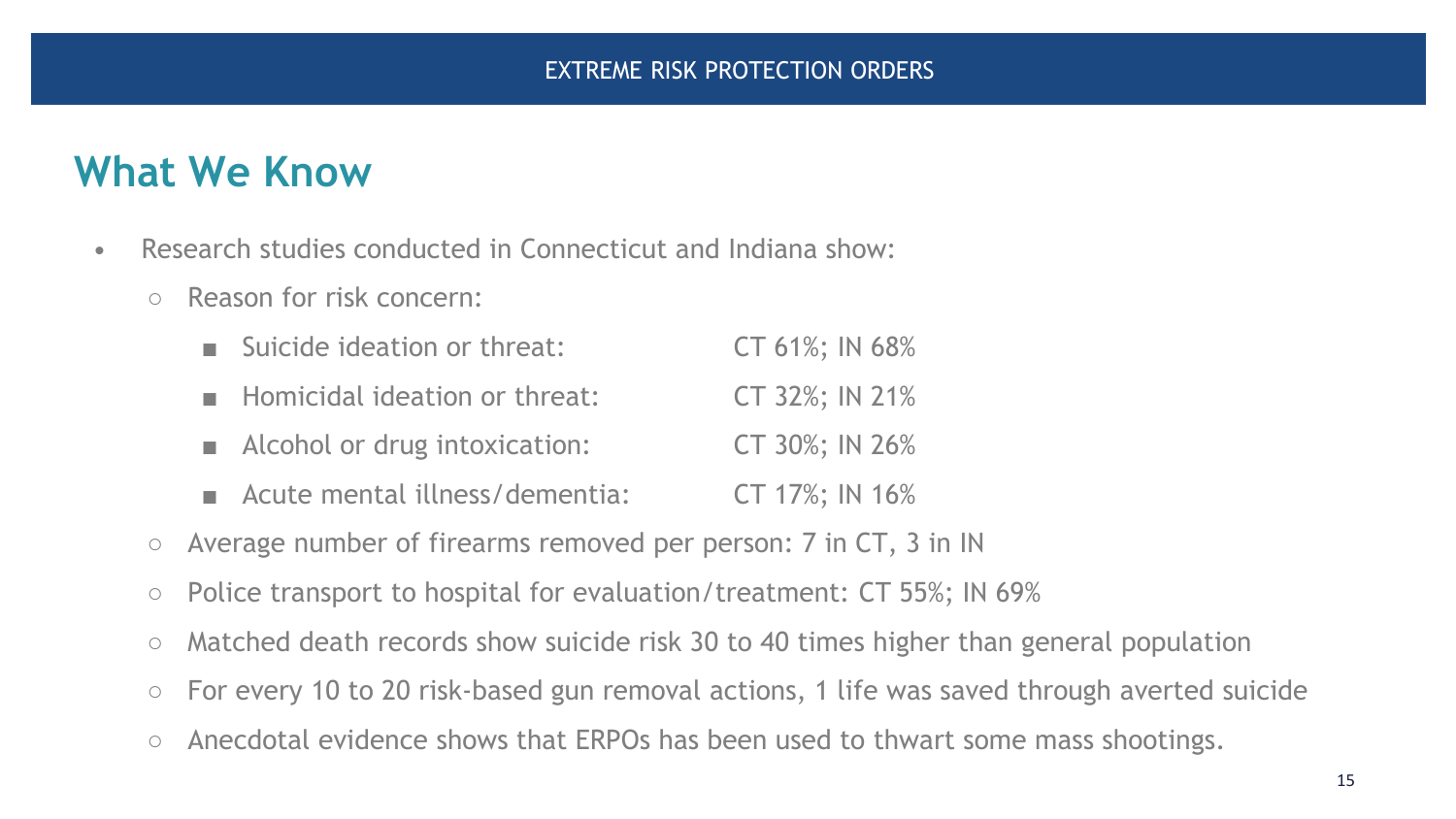# **Opportunities**

- ERPO laws are in place in 17 states and the District of Columbia
	- Assuring ERPO laws are implemented to maximize impact is critical
	- Guidance and model ERPO implementation efforts are available at: <https://americanhealth.jhu.edu/implementERPO>
- Most states without ERPO laws have considered ERPO bills
	- All states should enact ERPO laws
- Research is needed to identify best ERPO implementation practices
- Research is needed to evaluate ERPO laws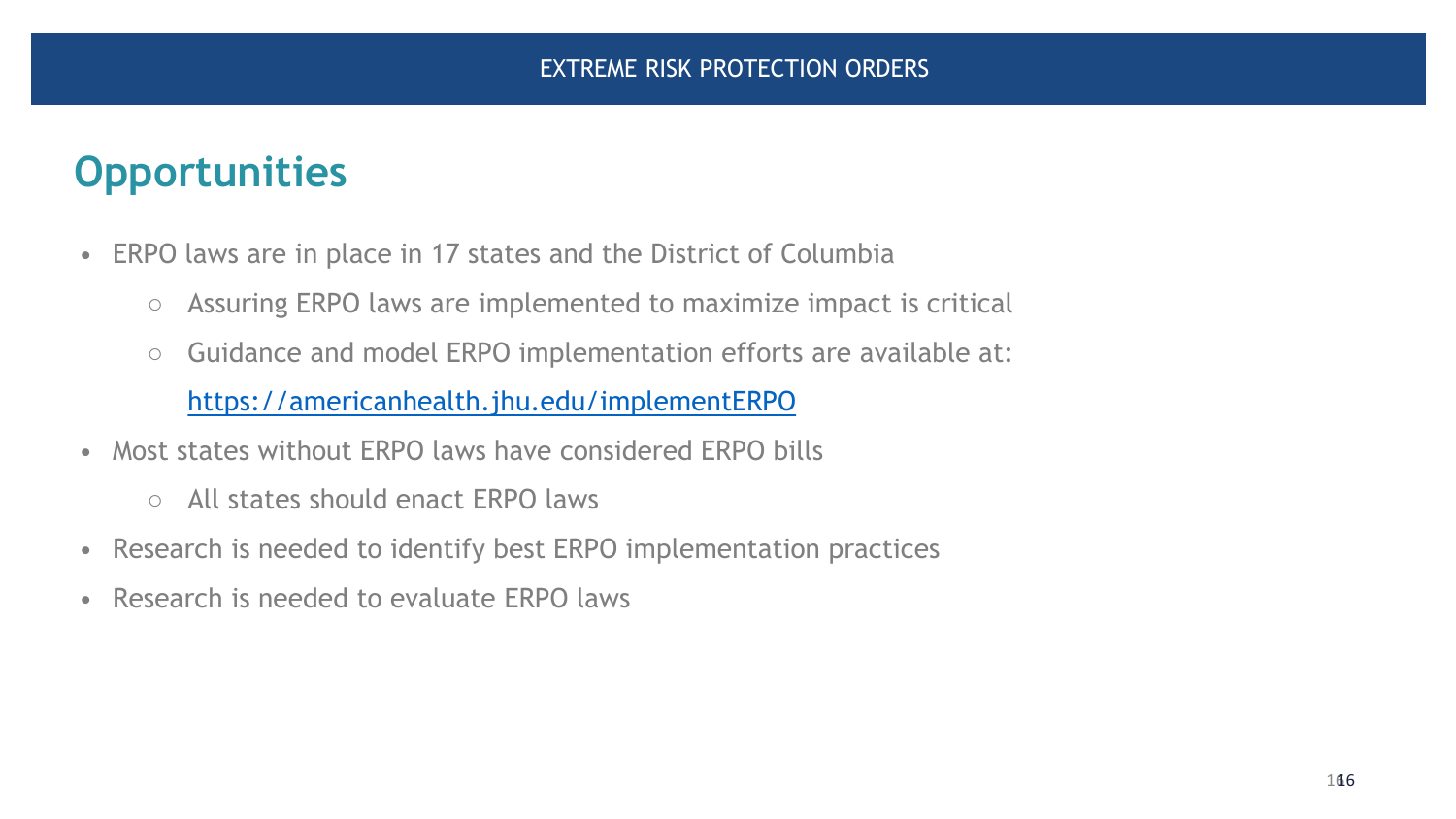### **Recommendations**

- Congress should:
	- Provide funding to support ERPO implementation
		- Train law enforcement
		- Incentivize and support multi-agency ERPO law enforcement teams
		- Educate allied professionals and community stakeholders about ERPO implementation
		- Assure National Instant Background Check System includes ERPO respondents
		- Support research to identify best practices for ERPO implementation; measure ERPO impacts
- States should:
	- Enact ERPO
	- Implement ERPO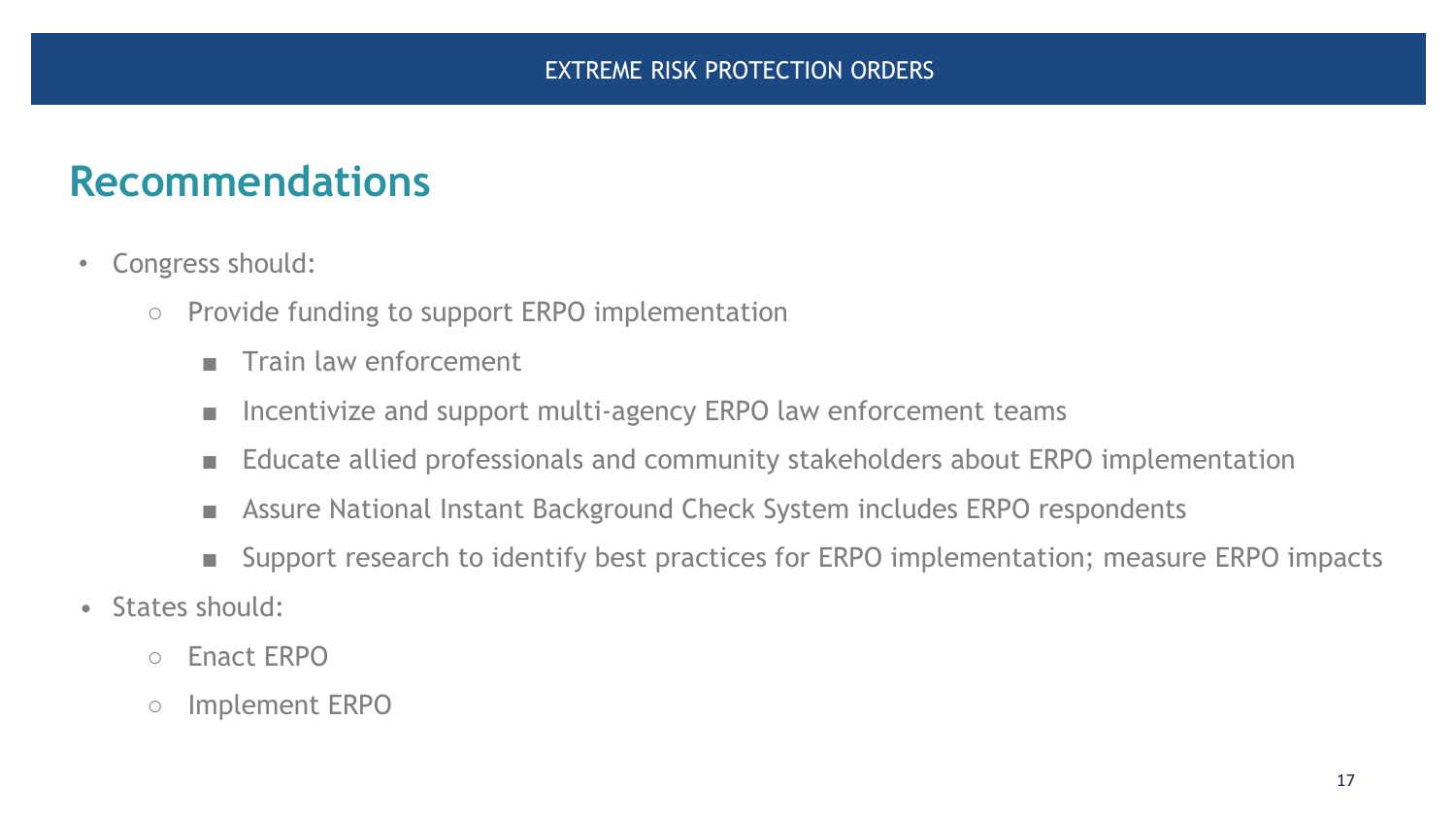#### **April Zeoli, PhD, MPH**

#### Associate Professor,

#### School of Criminal Justice, Michigan State University

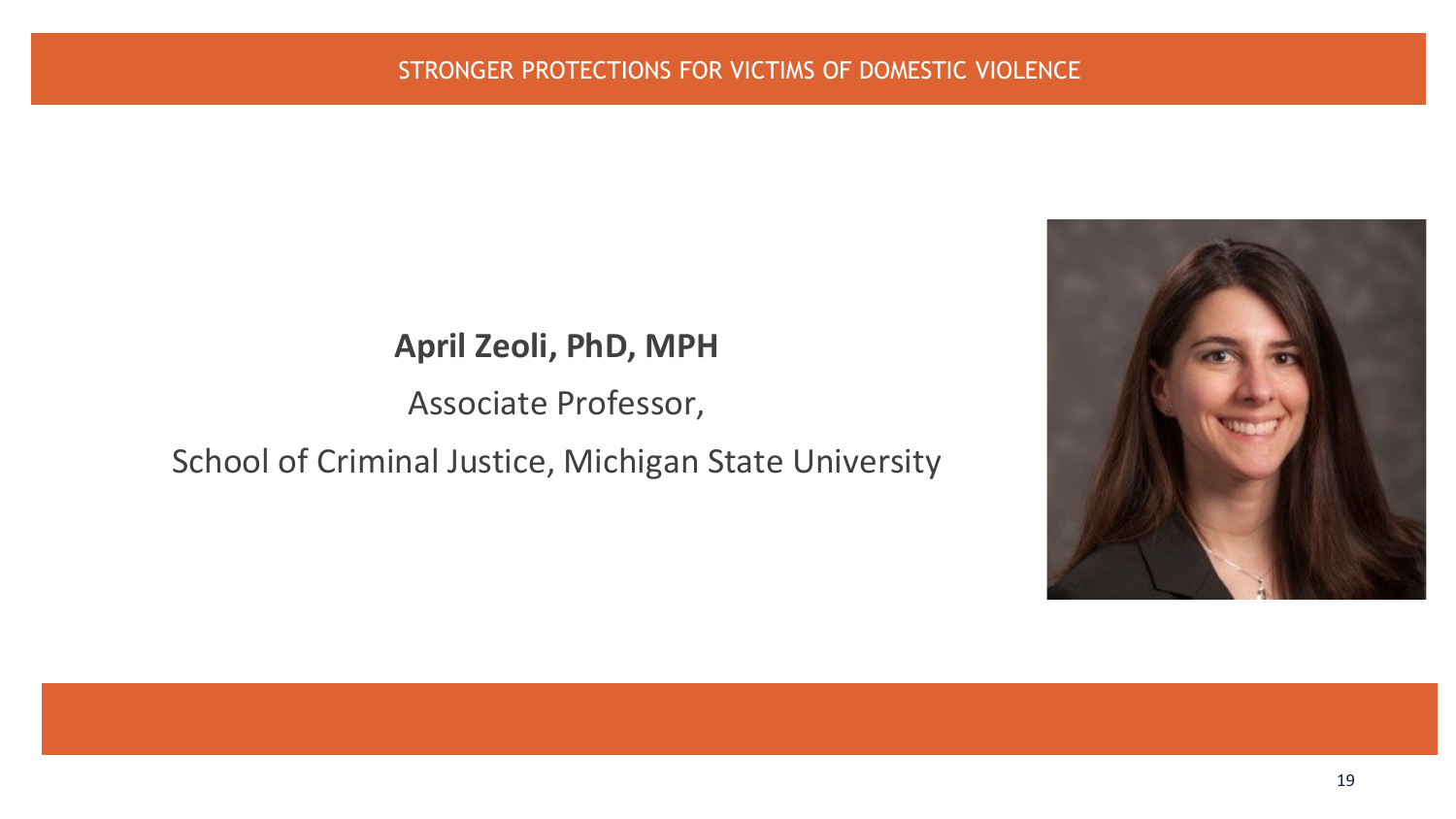## **Policy Introduction**

- 3.4% of nonfatal intimate partner violence events involve a firearm (Truman & Morgan, 2014)
- 58% of intimate partner homicides involved a firearm in 2017 (SHR 2017)
- Between 6% and 20% of intimate partner homicides involve additional fatal victims; most are committed with firearms (Smith et al., 2014; Smucker et al., 2014; Yousuf et al., 2017)
- Two avenues for firearm restrictions for intimate partner violence perpetrators
	- Domestic violence restraining orders (DVRO)
	- Domestic violence misdemeanor convictions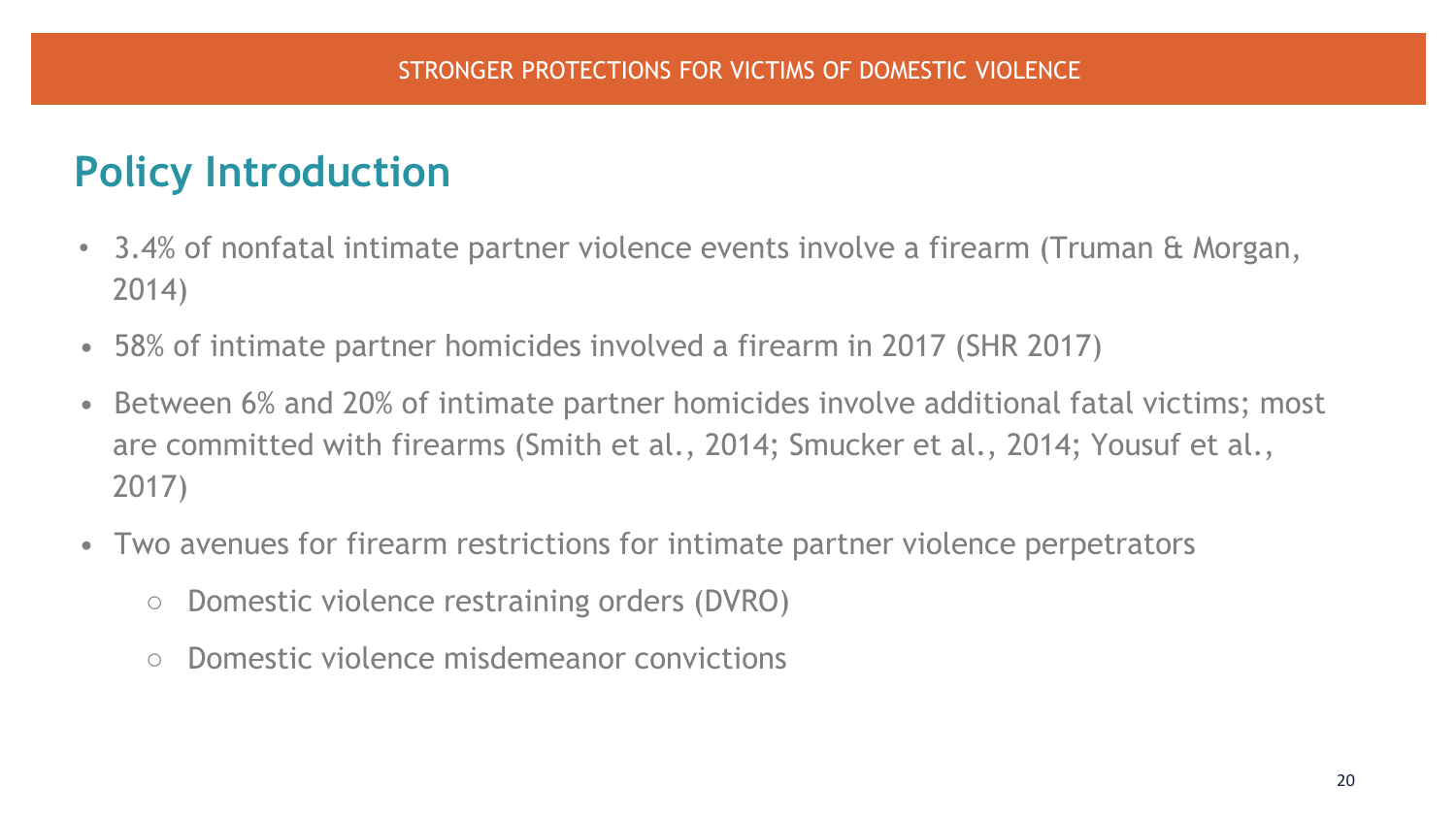# **What We Know - Domestic violence restraining order firearm restrictions**

- Longitudinal ecological-level studies of state-level DVRO firearm restriction laws are consistent in finding that they are associated with reductions in both intimate partner homicide committed with firearms and total intimate partner homicide (Vigdor & Mercy, 2003, 2006; Zeoli et al., 2018; Zeoli & Webster, 2010).
- But these laws vary on important features:
	- Whether dating partners are included under those who can be restricted
	- Whether emergency (ex parte) orders carry firearm restrictions
	- Whether the state has a law specifying that someone must relinquish firearms they already possess if they are restricted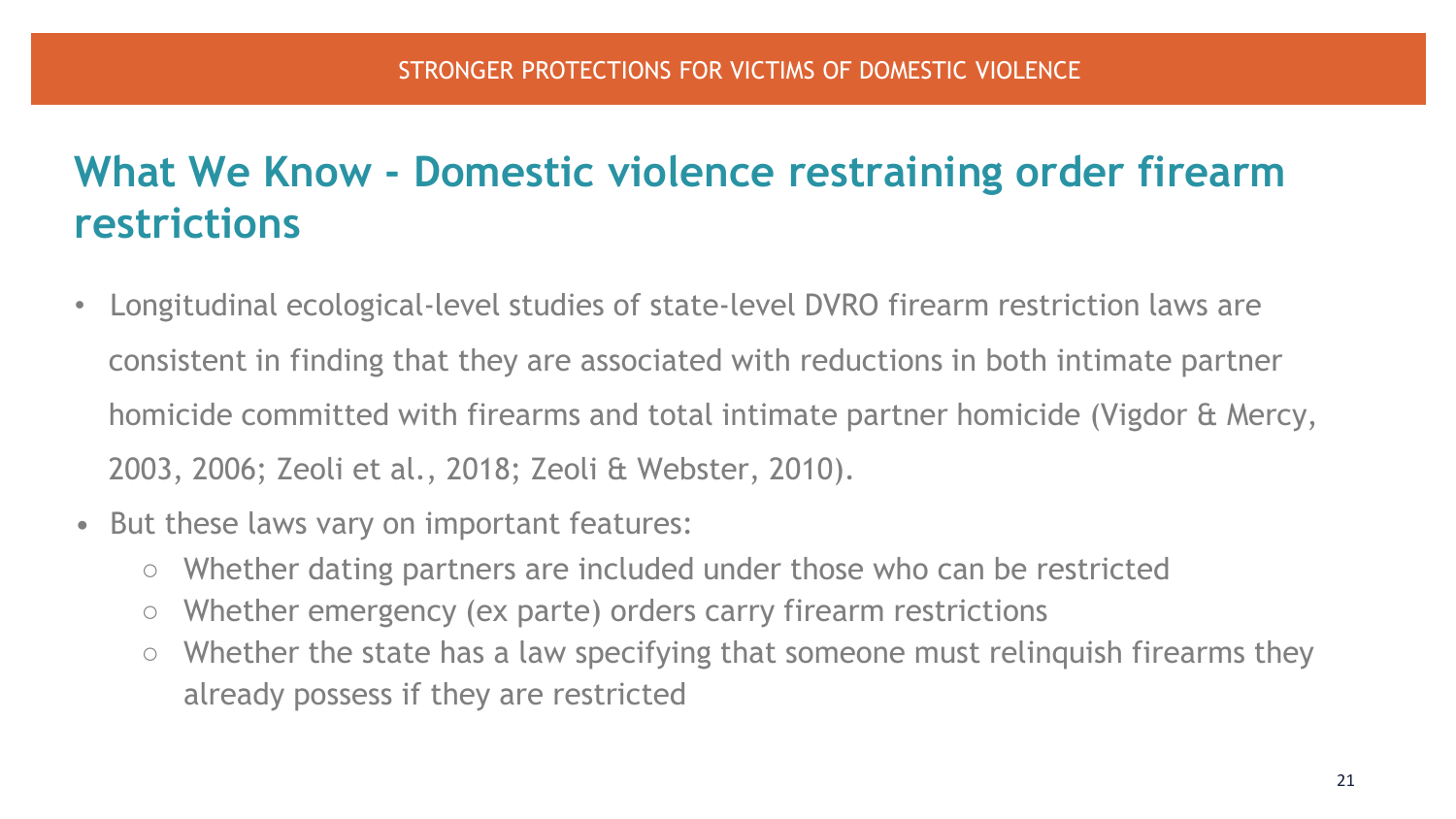# **What We Know: DVRO firearm restriction provisions**

- Coverage of dating partners
	- Associated with 13% reduction in intimate partner homicide, 16% reduction in firearm intimate partner homicide (Zeoli et al., 2018)
	- Coverage of ex parte orders
		- Associated with 13% reduction in intimate partner homicide, 16% reduction in firearm intimate partner homicide (Zeoli et al., 2018)
	- Inclusion of gun relinquishment provision
		- Associated with 10 12% reduction in intimate partner homicide, 14 16% reduction in firearm intimate partner homicide (Diez et al., 2017; Zeoli et al., 2018)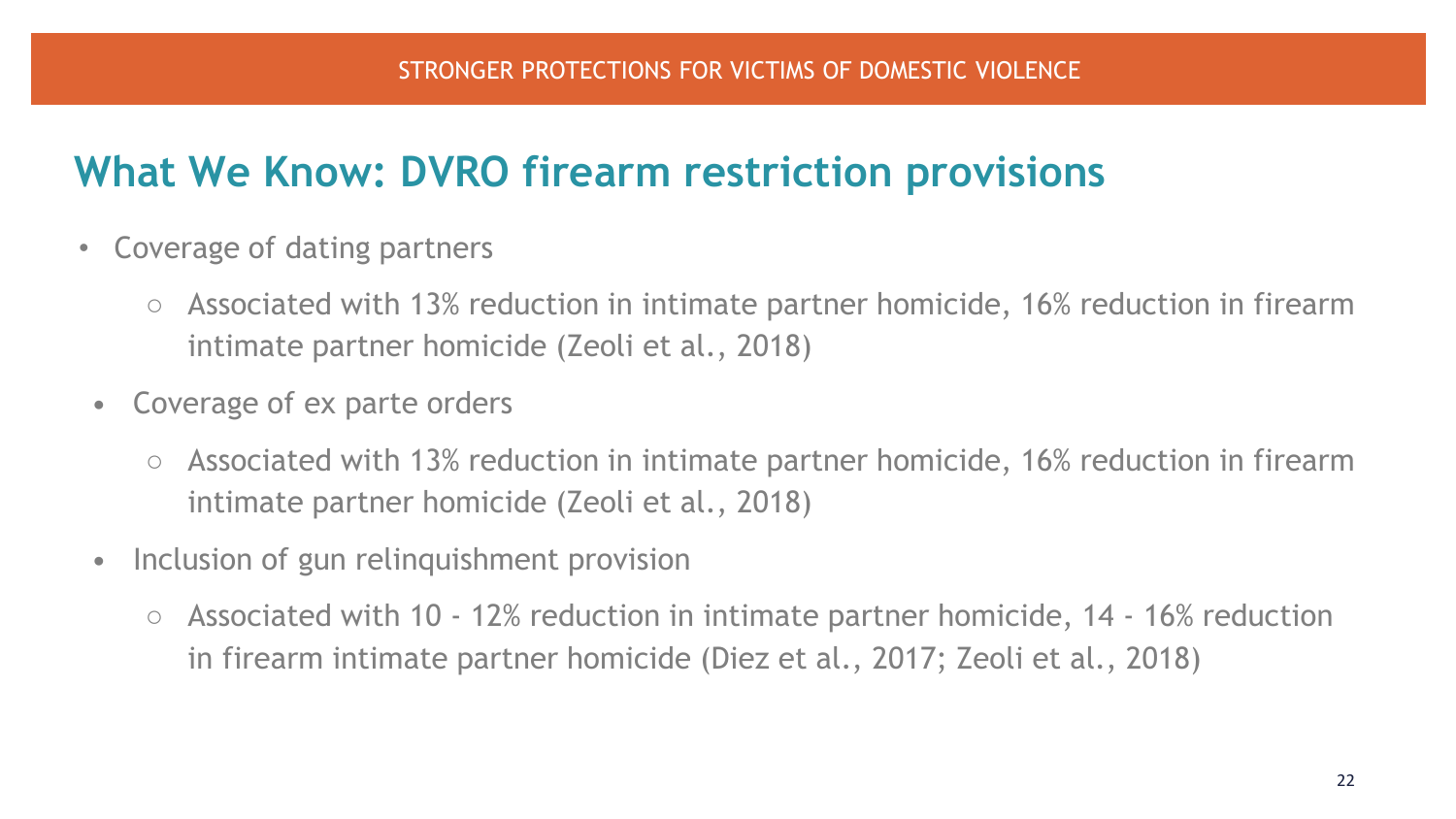## **What We Know: Misdemeanor firearm restrictions**

- Domestic violence misdemeanor firearm restriction:
	- Federal restriction associated with reductions in firearm intimate partner homicide across states (Raissian, 2015; Zeoli et al., 2018)
	- State restrictions not associated with intimate partner homicide (Vigdor & Mercy, 2003, 2006; Zeoli et al., 2018; Zeoli & Webster, 2010)
- Violent misdemeanor firearm restrictions (NO relationship requirement)
	- Associated with 23% reduction in total IPH and 21% reduction in firearm intimate partner homicide (Zeoli et al., 2018)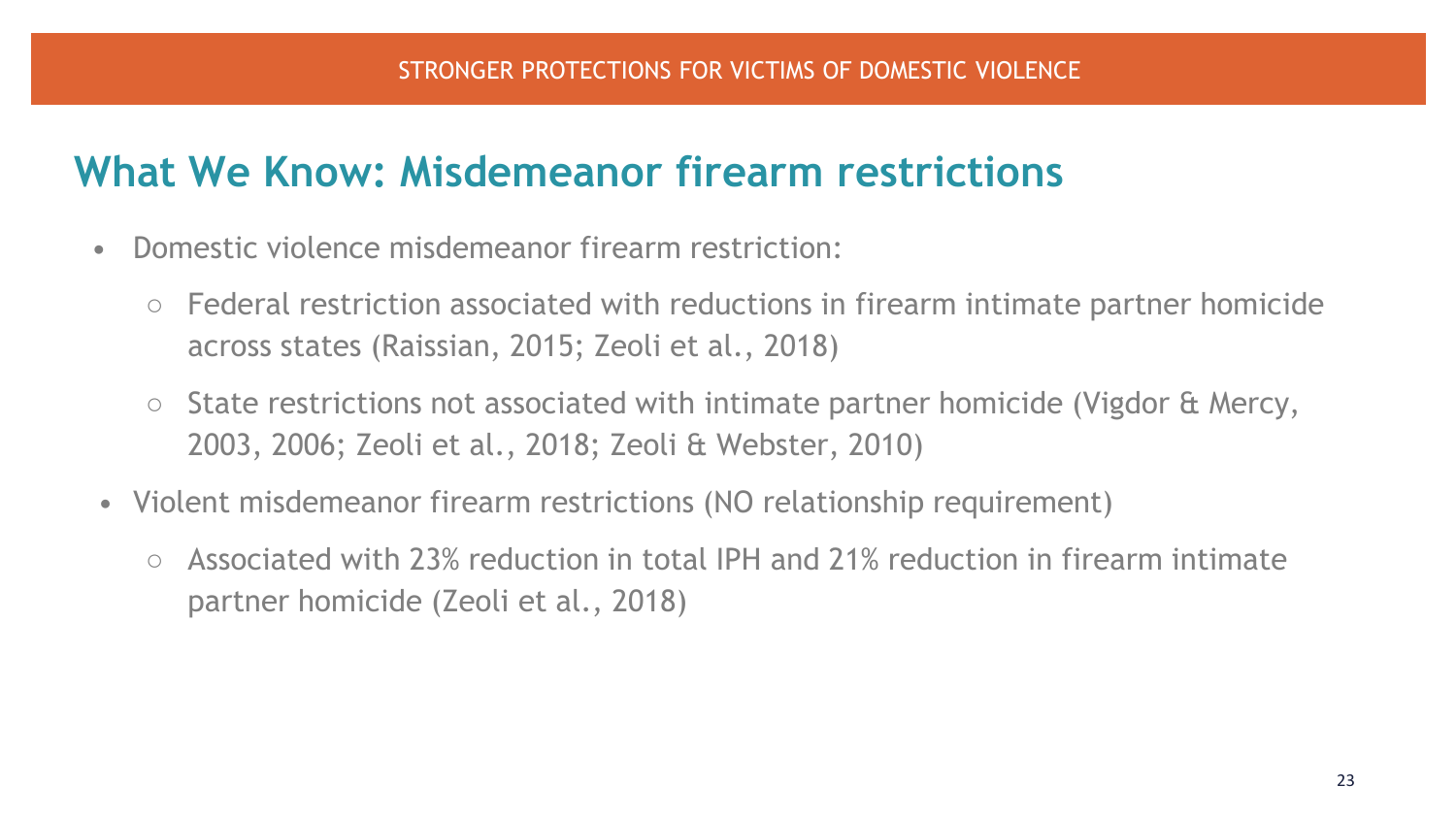## **What We Know: Implementation of restrictions**

- Possession restriction: Some jurisdictions doing innovative and carefully considered work to legally require relinquishment of firearms now possessed illegally, but more jurisdictions need to take this work on.
- Purchase restriction:
	- $\circ$  Requires disqualifying records to be in the background check system
	- Requires a background check occur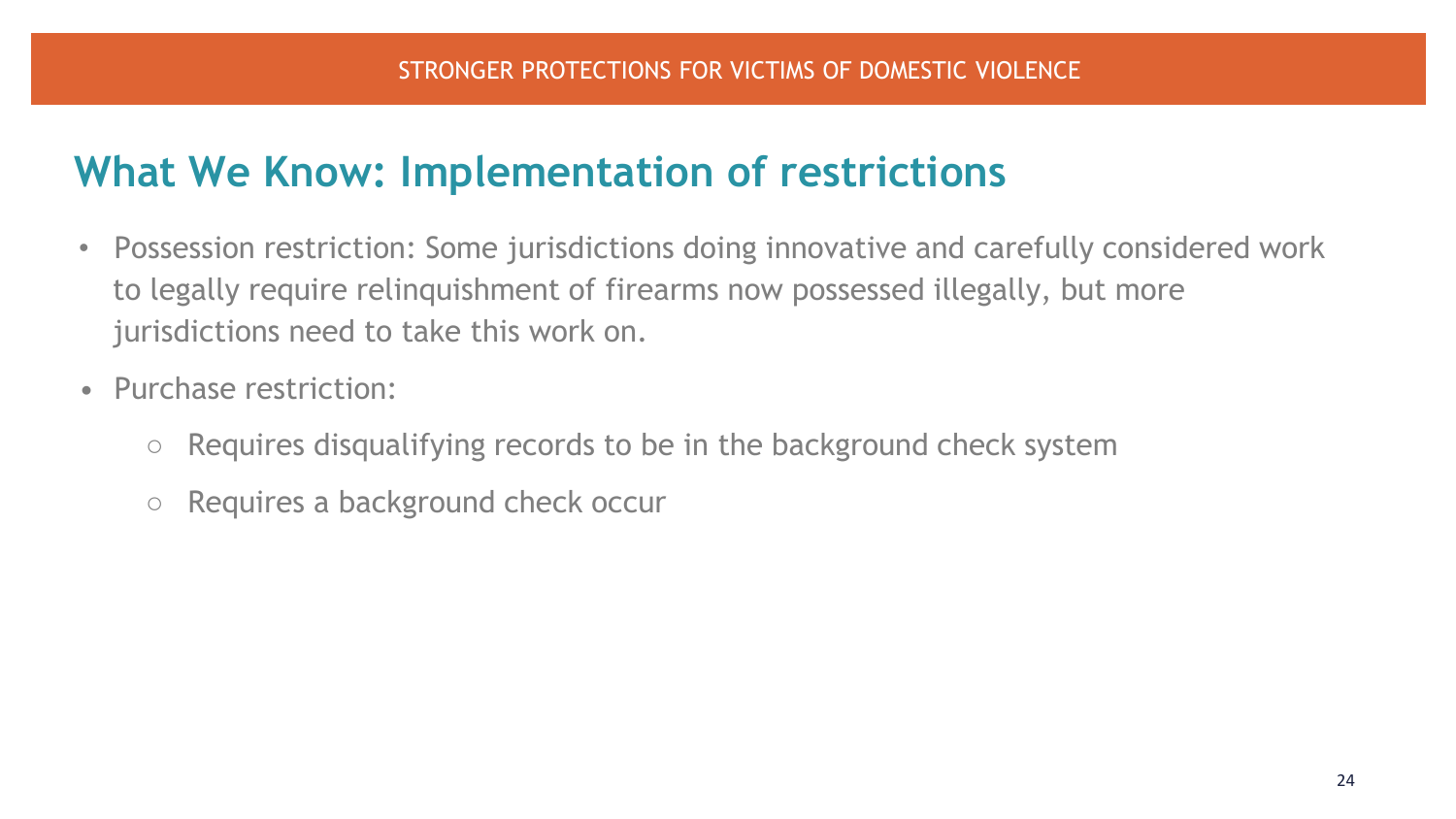## **Recommendations**

- Congress and state legislatures should extend domestic violence restraining order firearm restrictions to
	- Dating partners
	- Ex parte orders
- Congress and state legislature should extend firearm restrictions to violent misdemeanants (no relationship requirement)
- Congress, state legislatures, and implementing organizations should improve implementation of restrictions
	- $\circ$  Relinquishment laws and written protocols + resources (more local action)
	- Purchaser licensing laws for FFL and private seller sales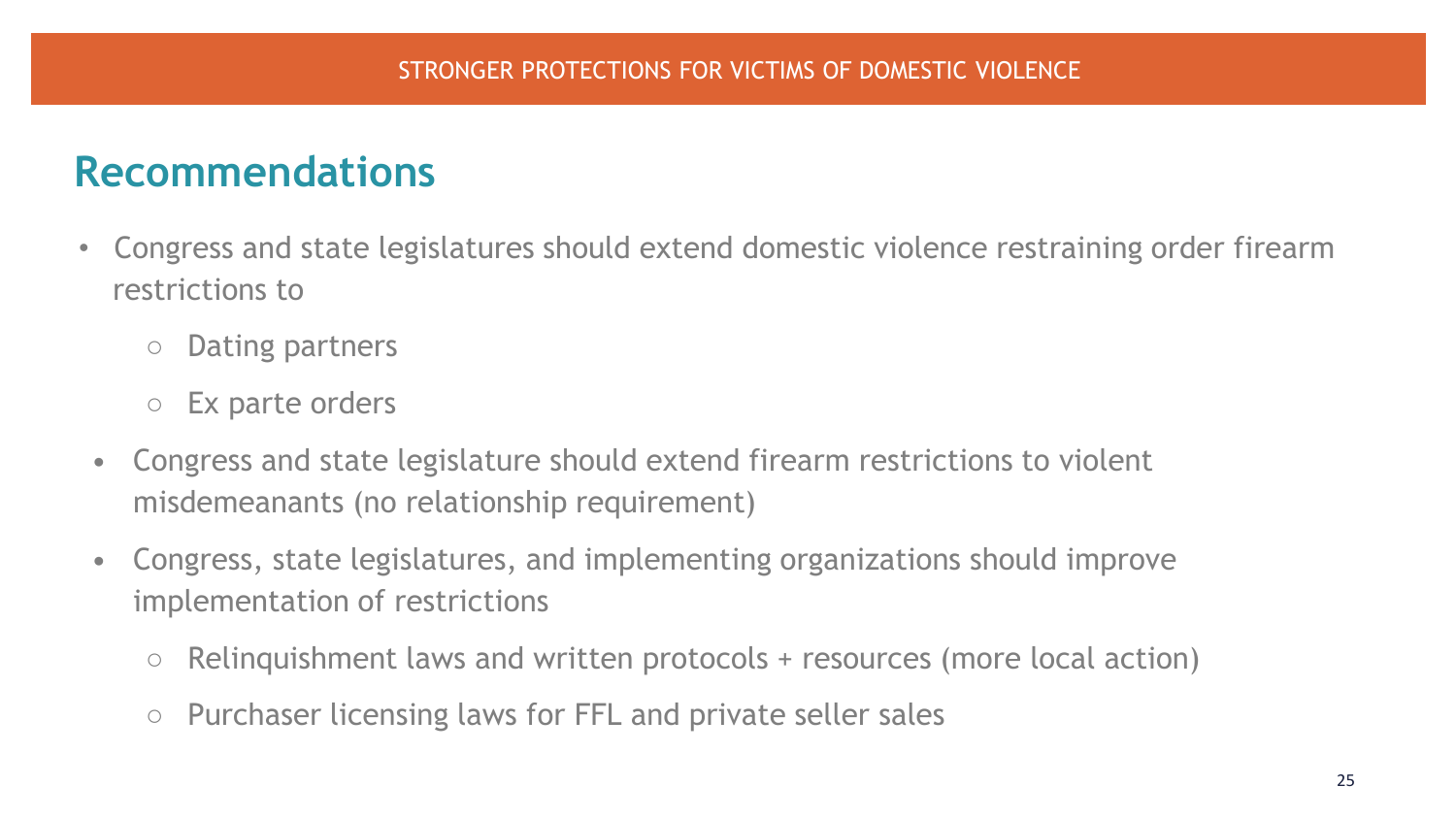

# Deputy Director, Johns Hopkins Center for Gun Policy and Research

Assistant Professor, Johns Hopkins Bloomberg School of Public Health

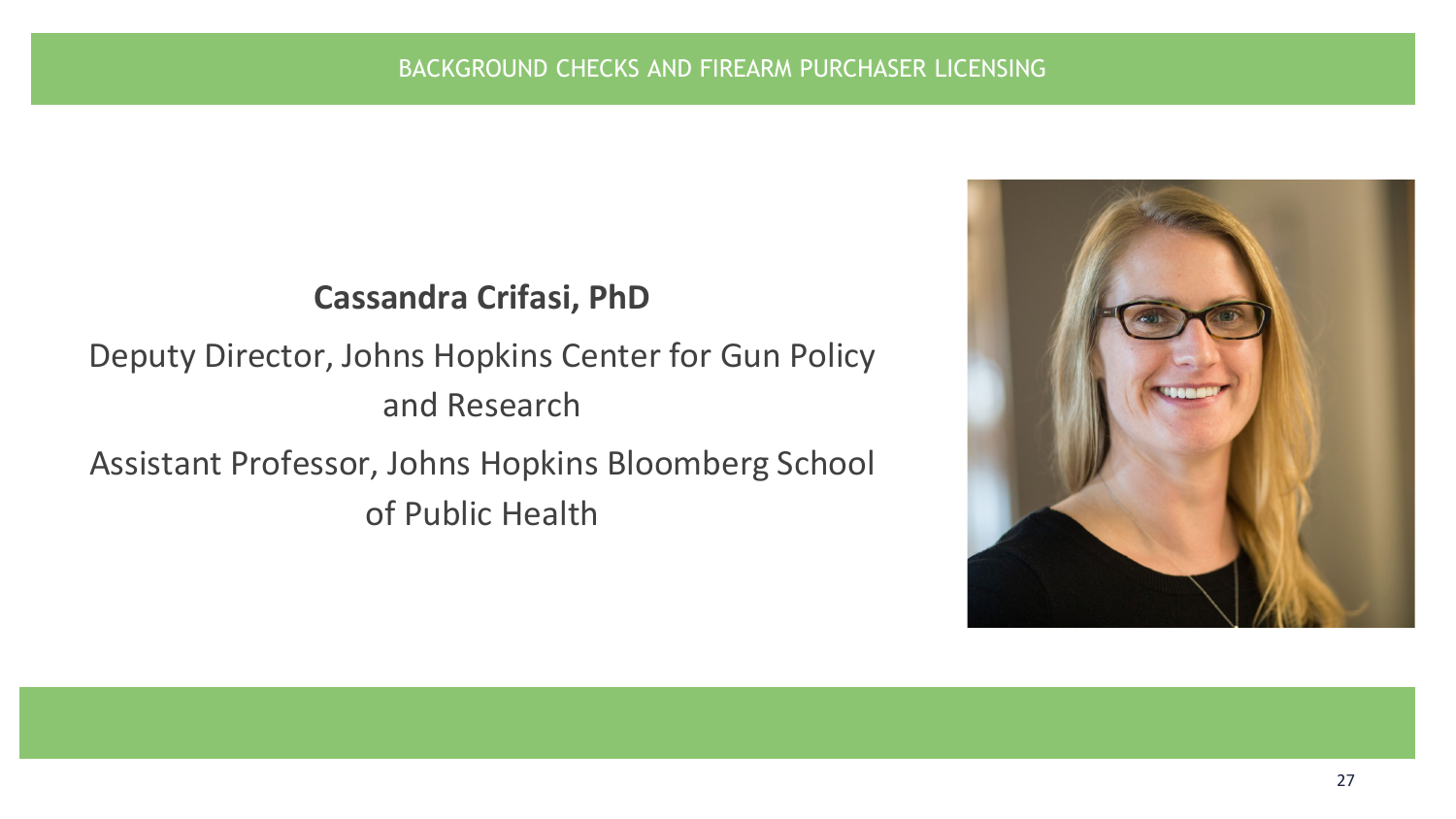## **Policy Introduction**

- National Instant Criminal Background Check System
	- Only required for purchases from licensed dealers under federal law
	- 3 days to complete additional review
	- Gaps in data reporting
	- Name, date of birth, race, and gender for check
	- Firearm Purchaser Licensing
		- Application to state or local law enforcement
		- Applicants may submit fingerprints or photograph
		- Time to process application on average 30 days
		- Duration of license, law enforcement discretion, and safety training requirements vary between states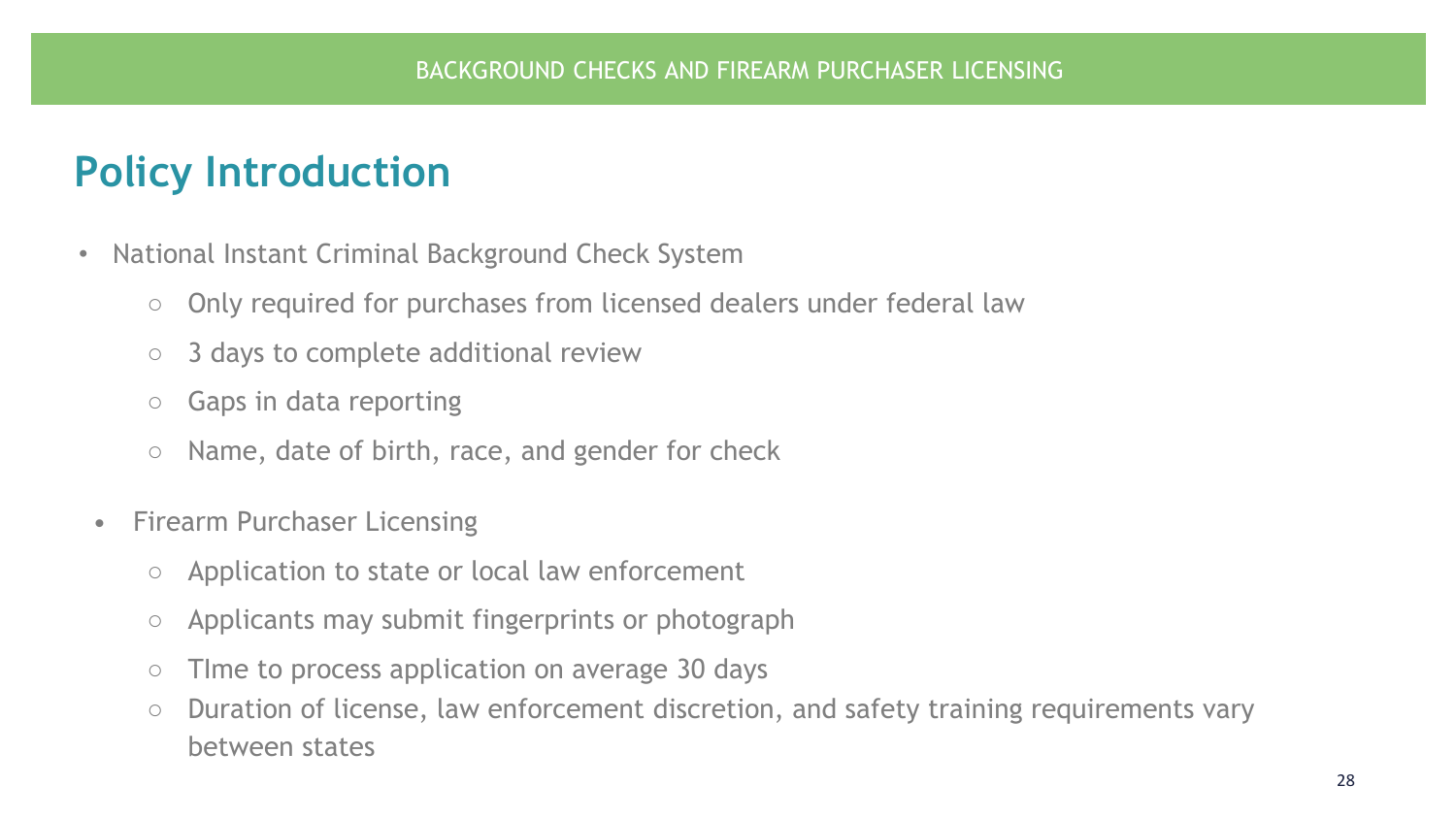- Effects of Private Sale Background Check Laws
	- Lower rates of inter-state gun trafficking
	- Important role in function of other gun laws
	- Not associated with reductions in gun homicide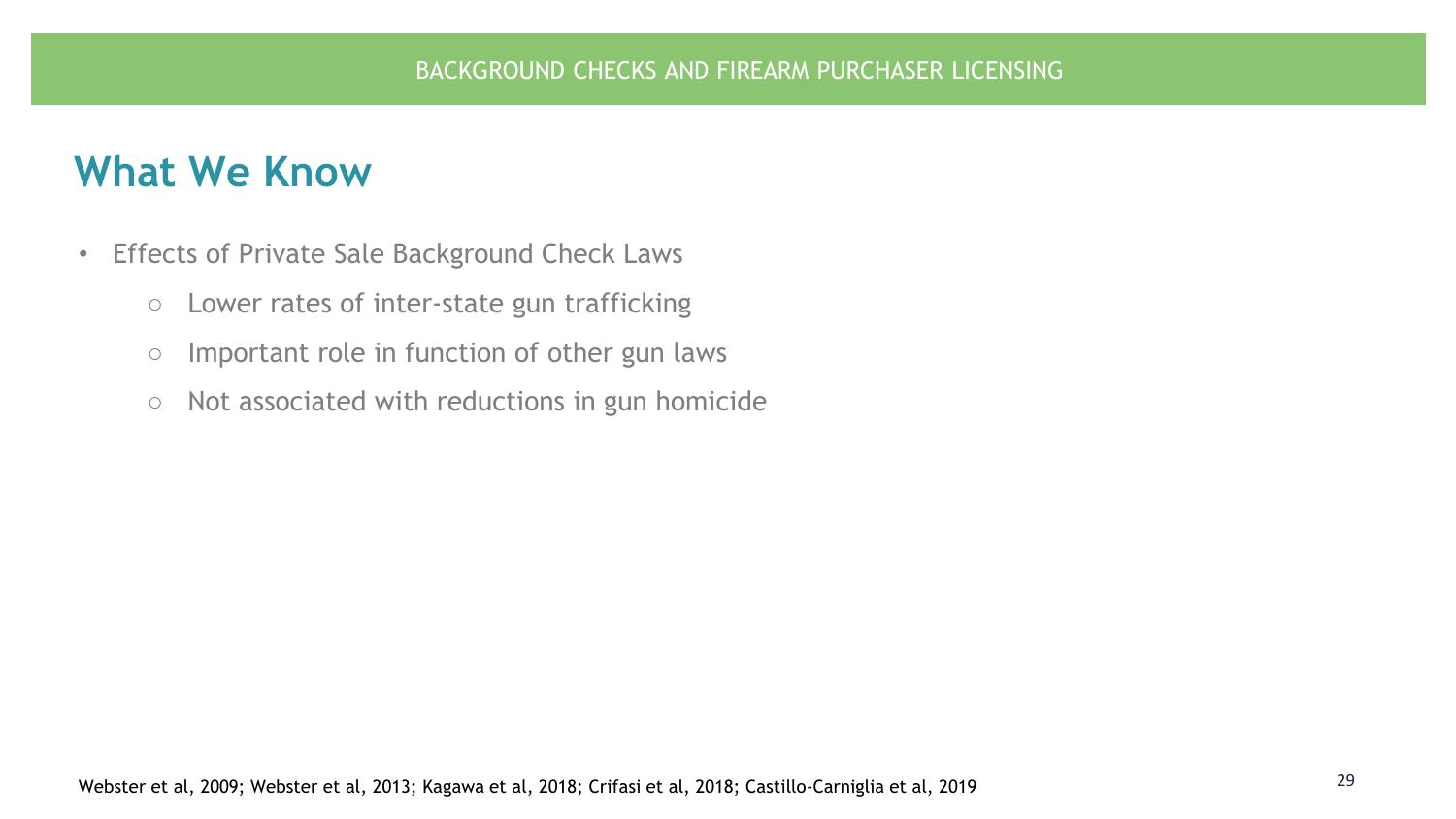- Effects of Firearm Purchaser Licensing Laws
	- Reductions of in-state crime gun recovery
	- Lower rates of firearm homicide
	- Lower rates of firearm suicide
	- Reductions in fatal mass shootings and number of victims killed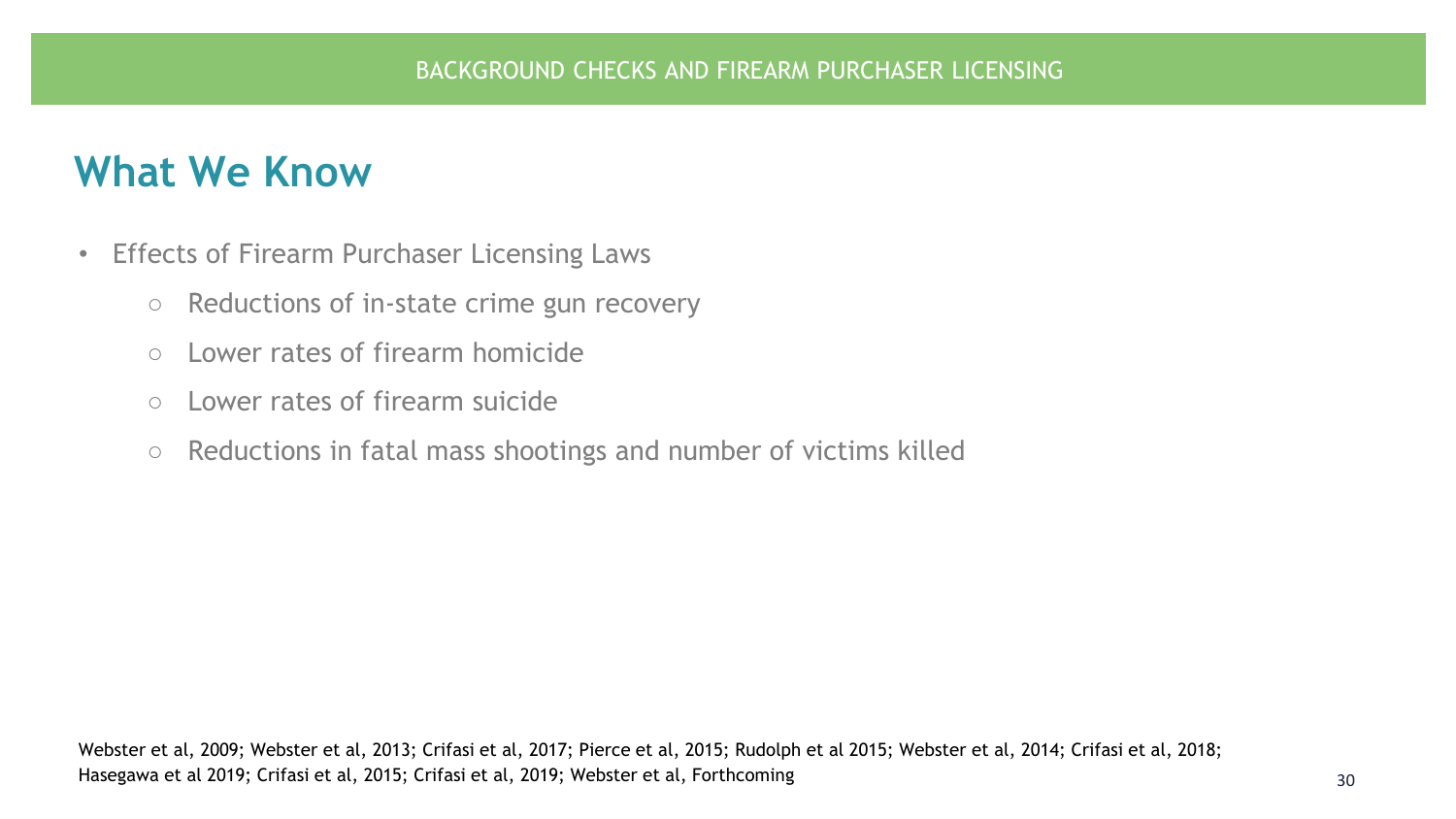- Public support for private sale background checks
	- Supported by more than 85% of US adults
	- No differences by gun ownership or political ideology
	- Public support for firearm purchaser licensing
		- Supported by more than 75% of US adults
		- Supported by 62% of gun owners overall
		- Supported by 77% of gun owners living in states with licensing laws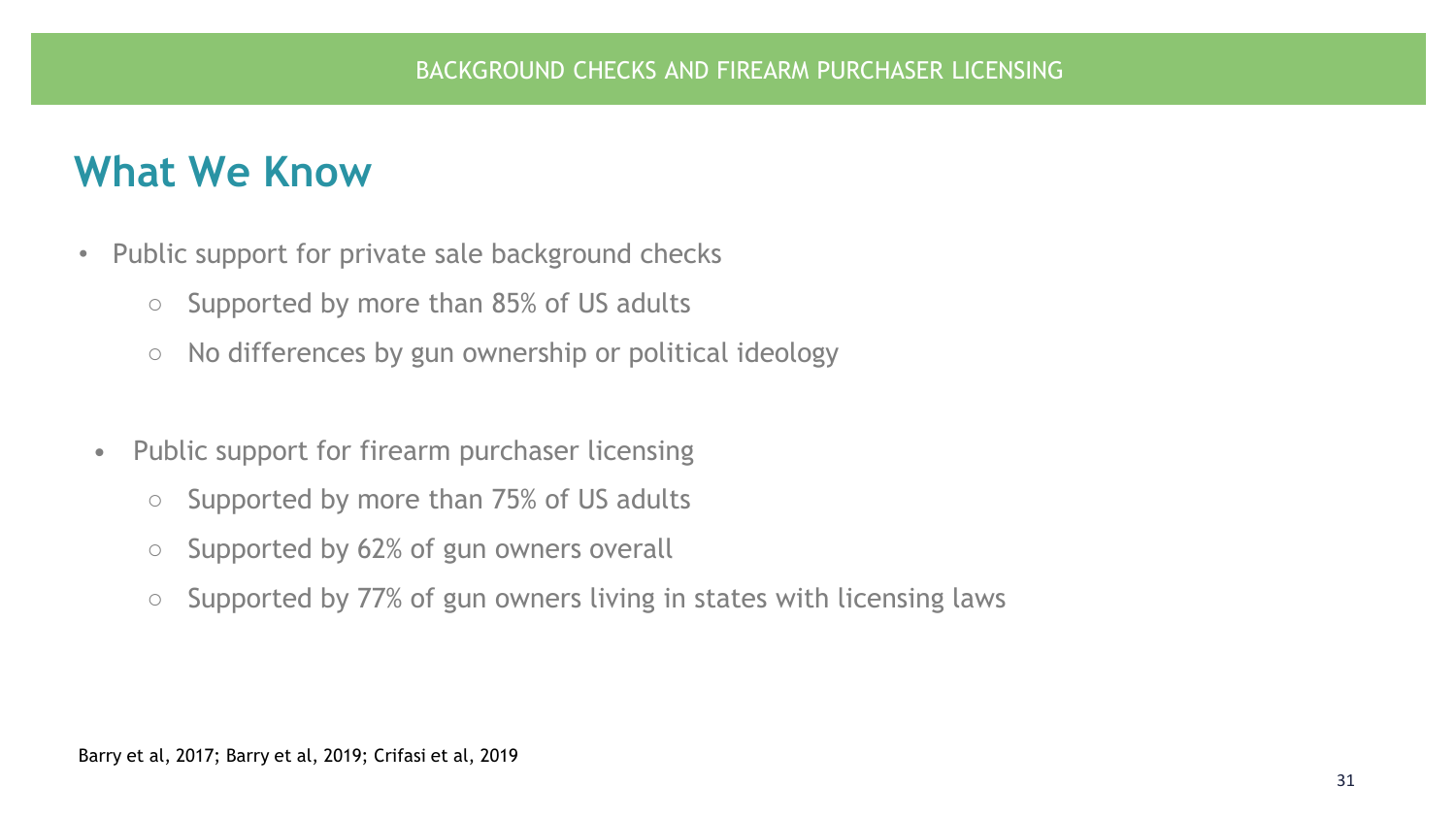#### **Recommendations**

- Congress should pass legislation requiring background checks for all gun sales
- Congress should explore the feasibility of a federal licensing system
- States should complement background check requirements with licensing system including:
	- Fingerprinting
	- In-person application
	- Safety training
- State and federal law enforcement should hold sellers and buyers accountable
- Congress should provide incentives to support state efforts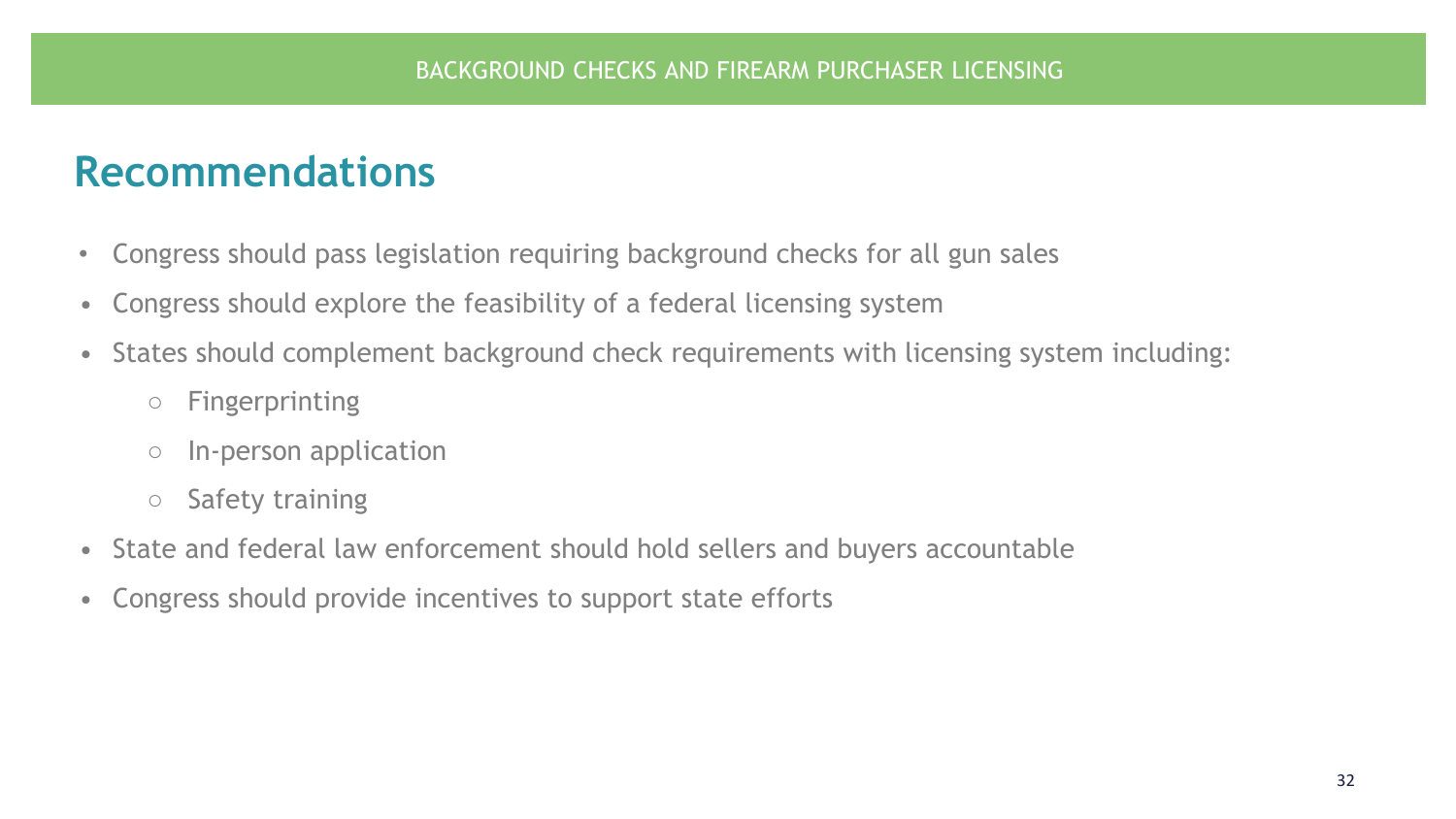#### **Daniel Webster, ScD**

Director, Johns Hopkins Center for Gun Policy and Research Bloomberg Professor of American Health, Johns Hopkins Bloomberg School of Public Health

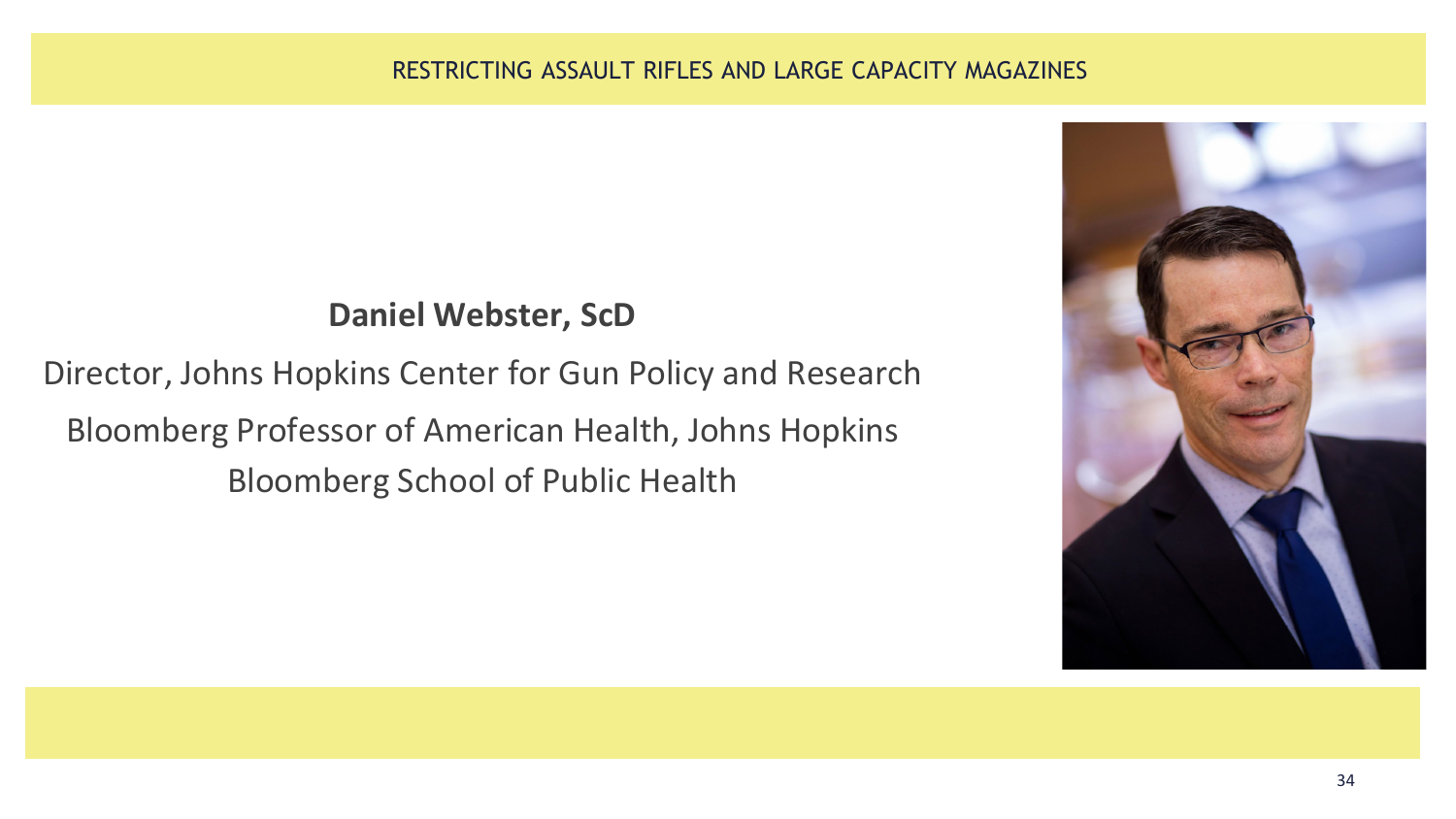# **Policy Introduction**

- Prohibit the manufacture and sale of assault weapons and large-capacity magazines (LCMs > 10 rounds). Prohibit possession of pre-ban assault weapons and LCMs.
- Assault weapons: semi-automatic firearms that accept detachable ammunition magazines and have features useful in military or criminal use (e.g., folding stocks, pistol grips, barrel shrouds).





- Federal ban of assault weapons and LCMs 1994-2004.
- 7 states and DC ban some assault weapons and LCMs. 2 states just ban LCMs.
- Pre-banned AWs: DC prohibits, 2 states limit location, 2 states require license and registration.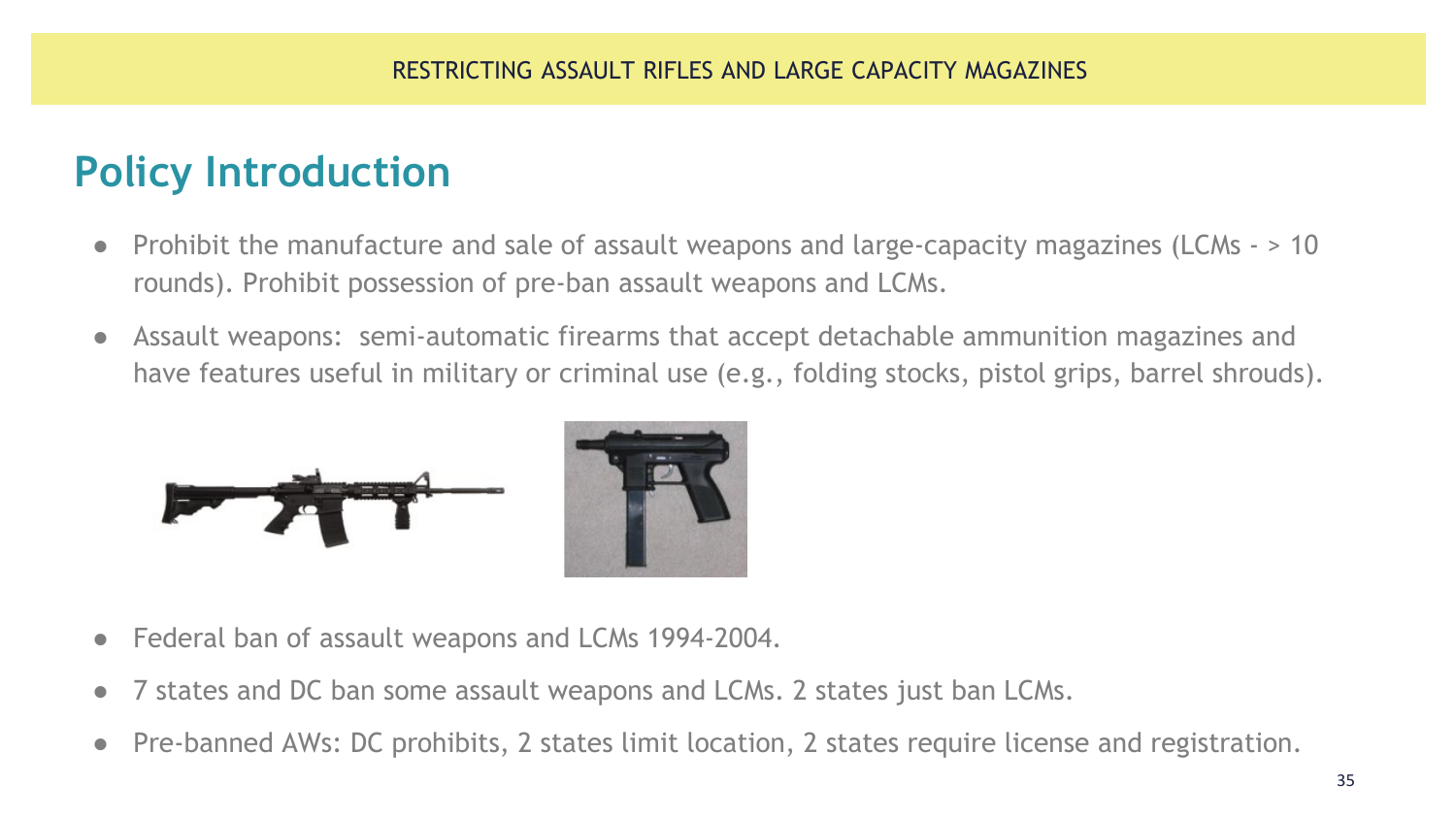- Assault rifles account for 5% of crime guns traced by the ATF, 13% of shootings of law enforcement officers, and 10% to 36% of fatal mass shooting incidents (Koper 2018, 2020).
- Large capacity magazine use not recorded by FBI's UCR or by ATF tracing. City-level studies: 22% to 36% of crime guns had LCM. 20% to 67% of fatal mass shooting depending on definition and data source (Koper 2020).
- Fatal mass shootings with LCMs have 60%-67% higher fatalities counts and 100%-200% higher nonfatal wounding counts than fatal mass shootings without LCMs (Koper 2020).
- Regression analysis of active shooter events 2000-2017 tracked by FBI, use of semi-auto rifle associated with 97% more fatalities and 81% more nonfatal woundings (Jager et al., 2018).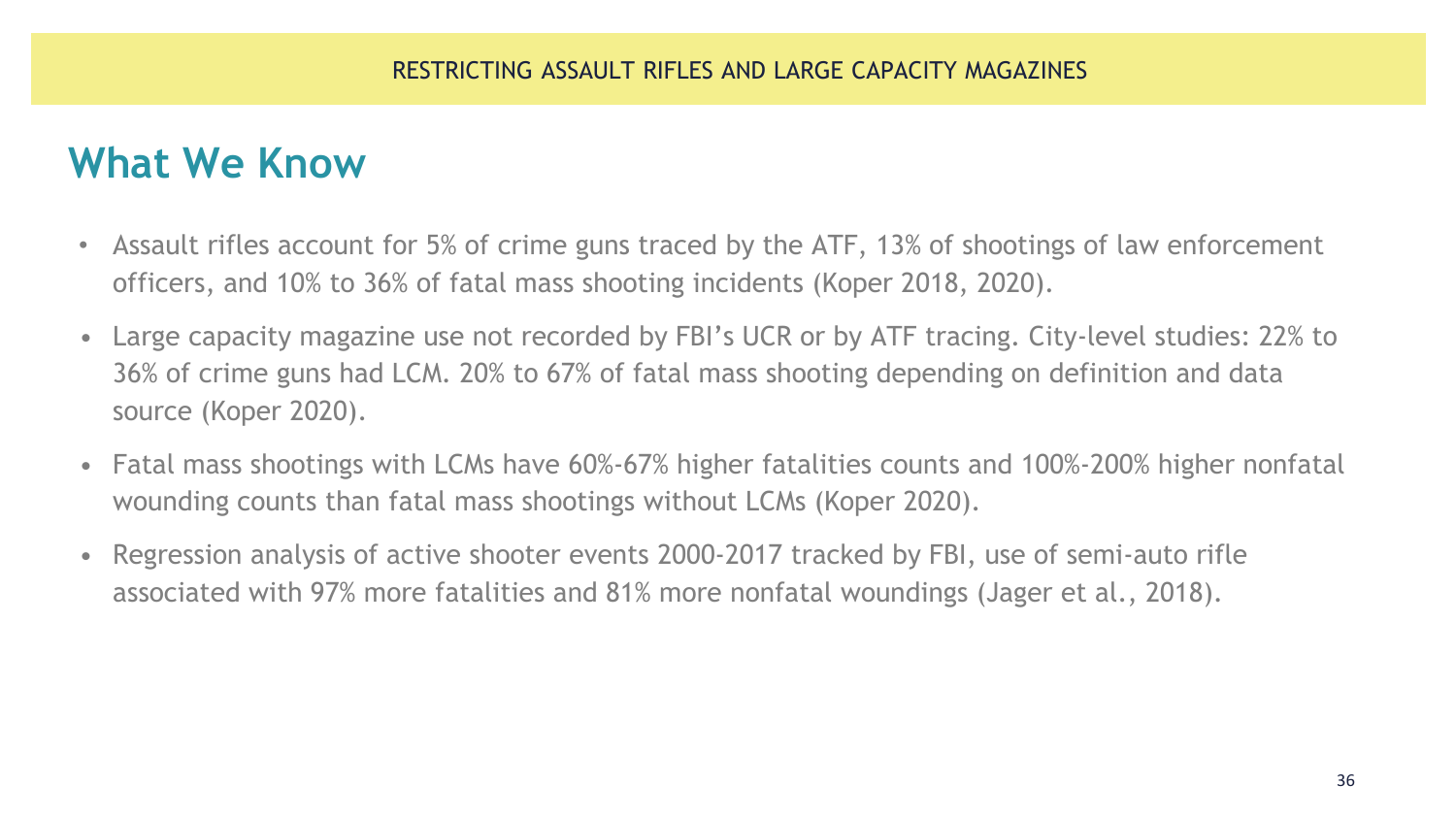- Fox and Fridel (2016) used FBI SHR data on fatal mass shootings found no association between the incidence of fatal mass shootings and the presence of the federal ban of assault weapons and LCMs. Did not examine impact on number of victims shot.
- DiMaggio et al. (2019) report that the period during which the federal ban of assault weapons and LCMs was in place (1994-2004), fatal mass shootings were 70% less likely to occur. No statistical controls or other gun laws examined and case inclusion skewed data to largest fatality counts.
- Gius (2015) found evidence that federal and state bans of assault weapons and LCMs were linked to lower rates of fatalities in mass shootings (1982-2011). Did not control for other gun laws.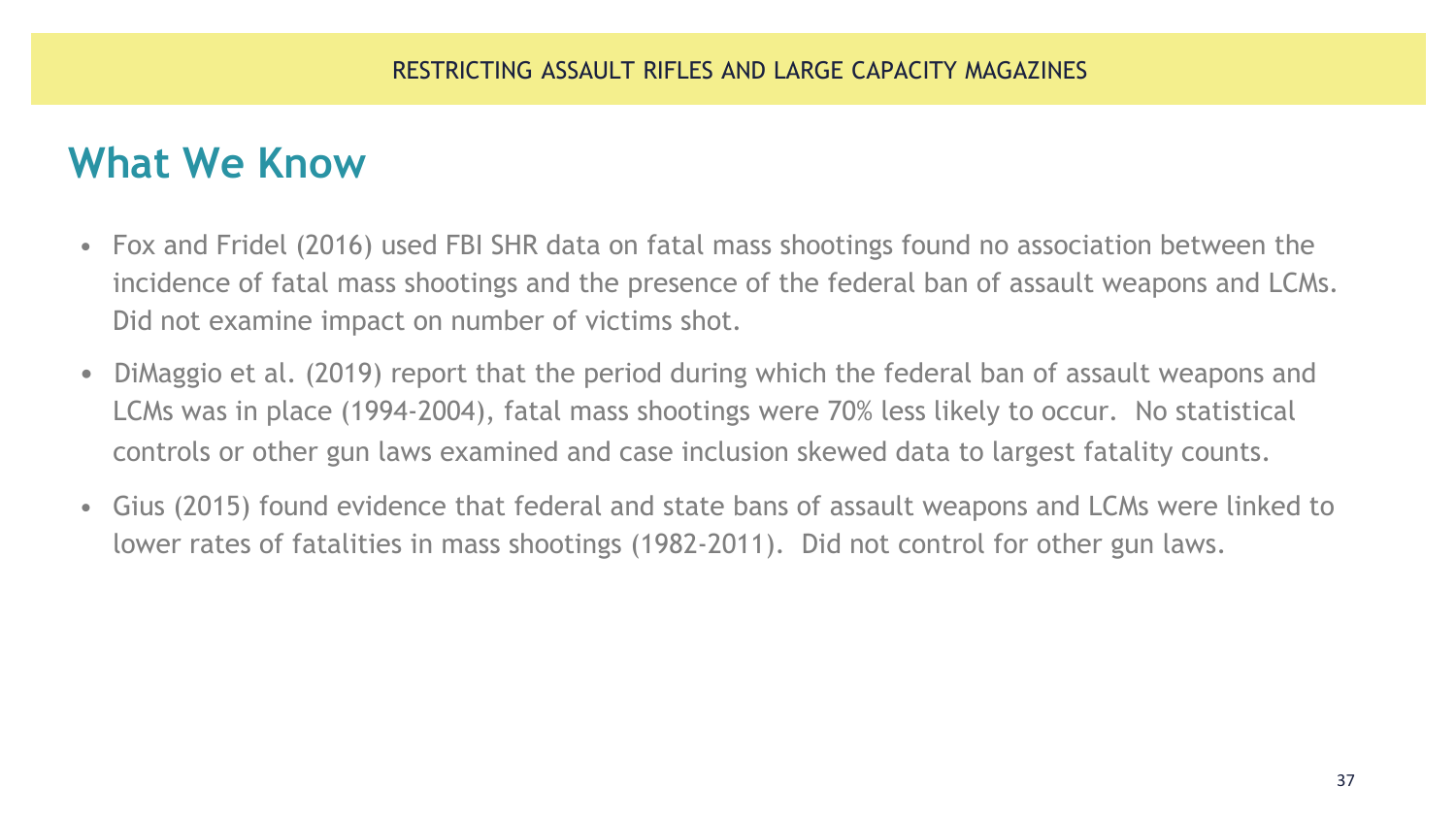- Our new study (Webster et al., 2020) examines FBI and open-source data on fatal mass shootings (4+ victims) 1985-2017 excluding robberies, drug/gang-related events. 604 shootings (36 not found in SHR including Newtown, Aurora, and Sutherland Springs) 2,976 deaths. Statistically controlled for broad range of gun laws, gun ownership proxy, socio-demographic variables.
- Federal ban was not associated with the incidence of fatal mass shootings or rate of fatalities.
- State bans of assault weapons were not associated with significant reductions either, though point estimate indicated a 29% reduction in incidence of fatal mass shootings.
- Substitutes for banned guns grandfathered guns, modest changes to banned guns, assault weapon from other states - may reduce impact of bans of sale of assault weapons.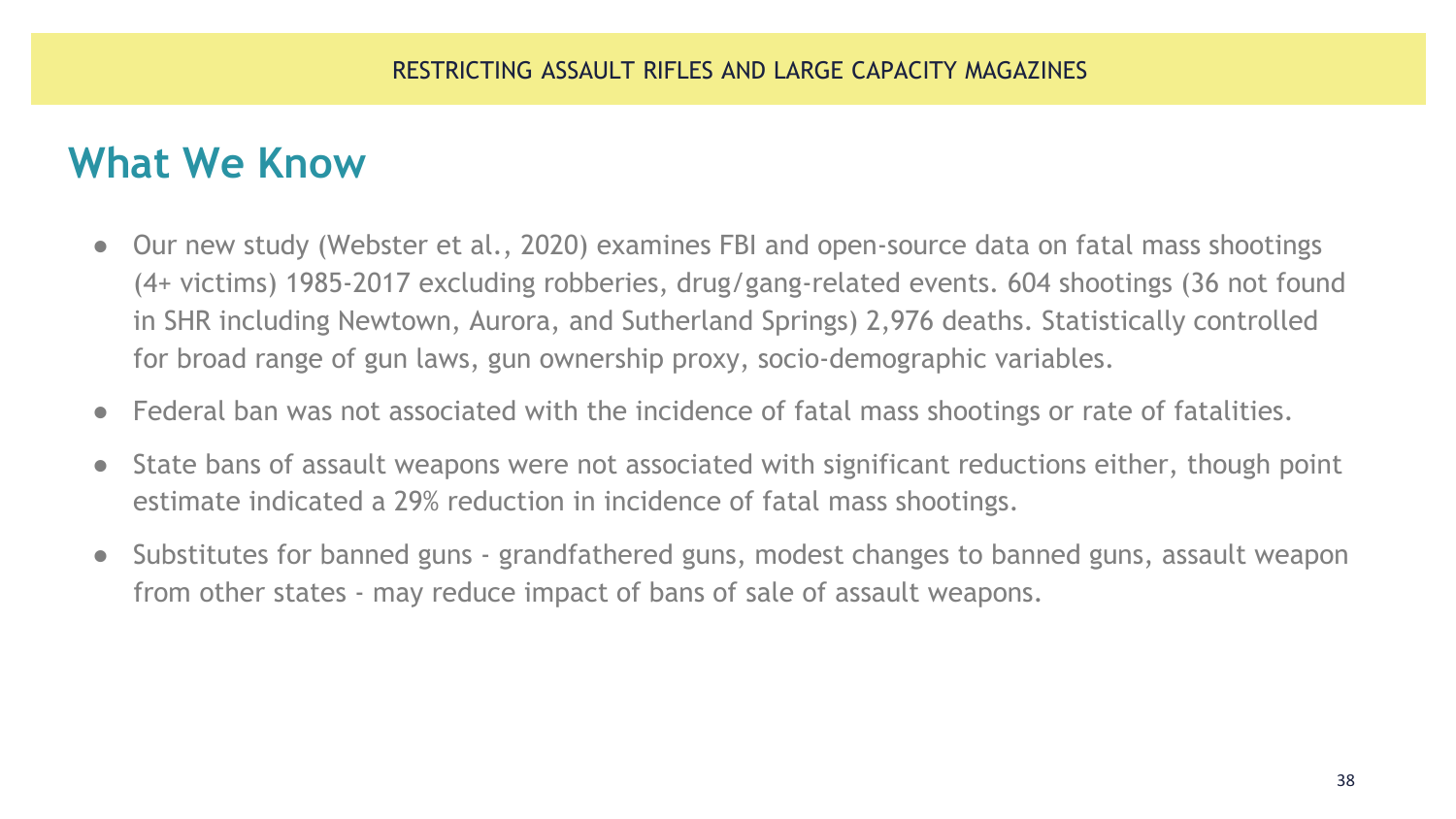- State bans of large capacity magazines associated with 49% decrease in the incidence and 70% decrease in rate of fatalities from mass shootings. Effects even larger if use 5+ or 6+ victim death threshold for inclusion.
- LCM ban estimates were robust to different model assumptions except one that assumed immediate effect. Gradual effect model indicates 25% lower incidence, but not statistically significant.